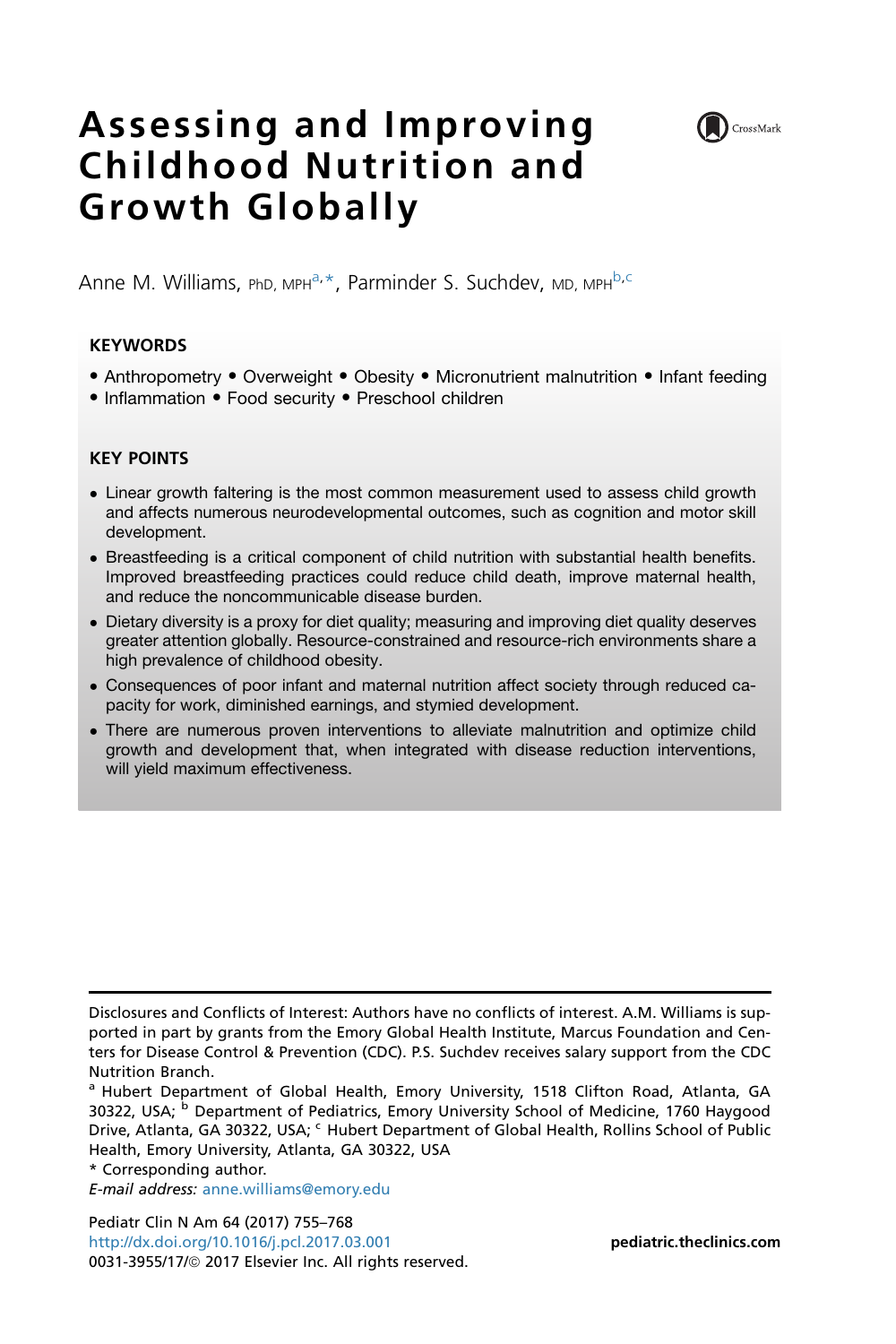# <span id="page-1-0"></span>INTRODUCTION Nutrition Is the Foundation of Child Health and Well-Being

Improving maternal and child nutrition is central to global development goals and reducing the noncommunicable disease burden.<sup>[1,2](#page-8-0)</sup> Undernutrition, characterized by poor growth and micronutrient deficiencies, is responsible for a substantial burden of mortality and loss of disability-adjusted life-years in children under 5 years of age.  $3,4$ In fact, approximately one-half of all childhood deaths globally are caused directly or indirectly by malnutrition.<sup>[1](#page-8-0)</sup> Neurodevelopment and productivity also require adequate nutrition and are associated with linear growth and nutrient intake early in life. $5,6$ 

The first thousand days encapsulates the time from conception to when a child turns 2 years old and is when consequences of malnutrition are thought to be irreversible.<sup>[4](#page-8-0)</sup> Robust observational studies report that poor linear growth at age 2 is associated with lower earning, less schooling, and a greater chance of living in poverty compared with children who grow normally. $4.7$  Although the process of becoming malnourished often starts in utero, the consequences of poor nutrition extend across the life cycle and also into future generations.

# The Etiologies of Malnutrition are Multifactorial and Interrelated

There are multiple, overlapping causes of malnutrition including individual or patient-level factors, community-level factors, and conditions at the societal level (Fig. 1).<sup>[8](#page-9-0)</sup> Given the interrelated causes of malnutrition, no single "magic bullet" intervention exists to eradicate it. Subtypes of malnutrition include growth faltering, overweight and obesity, and micronutrient malnutrition, also known as "hidden hunger"; these condi-tions often coexist and are considered a double or triple burden of malnutrition.<sup>[3](#page-8-0)</sup> At the basis of nutrition is food, which constitutes much more than nutrients and includes the culture and ecology surrounding food patterns and availability, as well as the individual ability to use food via ingestion, absorption, utilization, and excretion. Child nutrition is unique, in that requirements change rapidly alongside the demands for tissue accrual. Given that intake in children is often demand driven, once a child is malnourished, it may be difficult to reverse.

# Malnutrition Remains Widespread Globally

Chronic malnutrition or stunting affects more than 160 million children, the global prevalence of obesity in children is approximately 13%, and 43% of preschool children live



Fig. 1. Conceptual framework for major causes of child malnutrition and evidence-based interventions. (From Suchdev PS. What pediatricians can do to address malnutrition globally and at home. Pediatrics 2017:139(2); with permission.)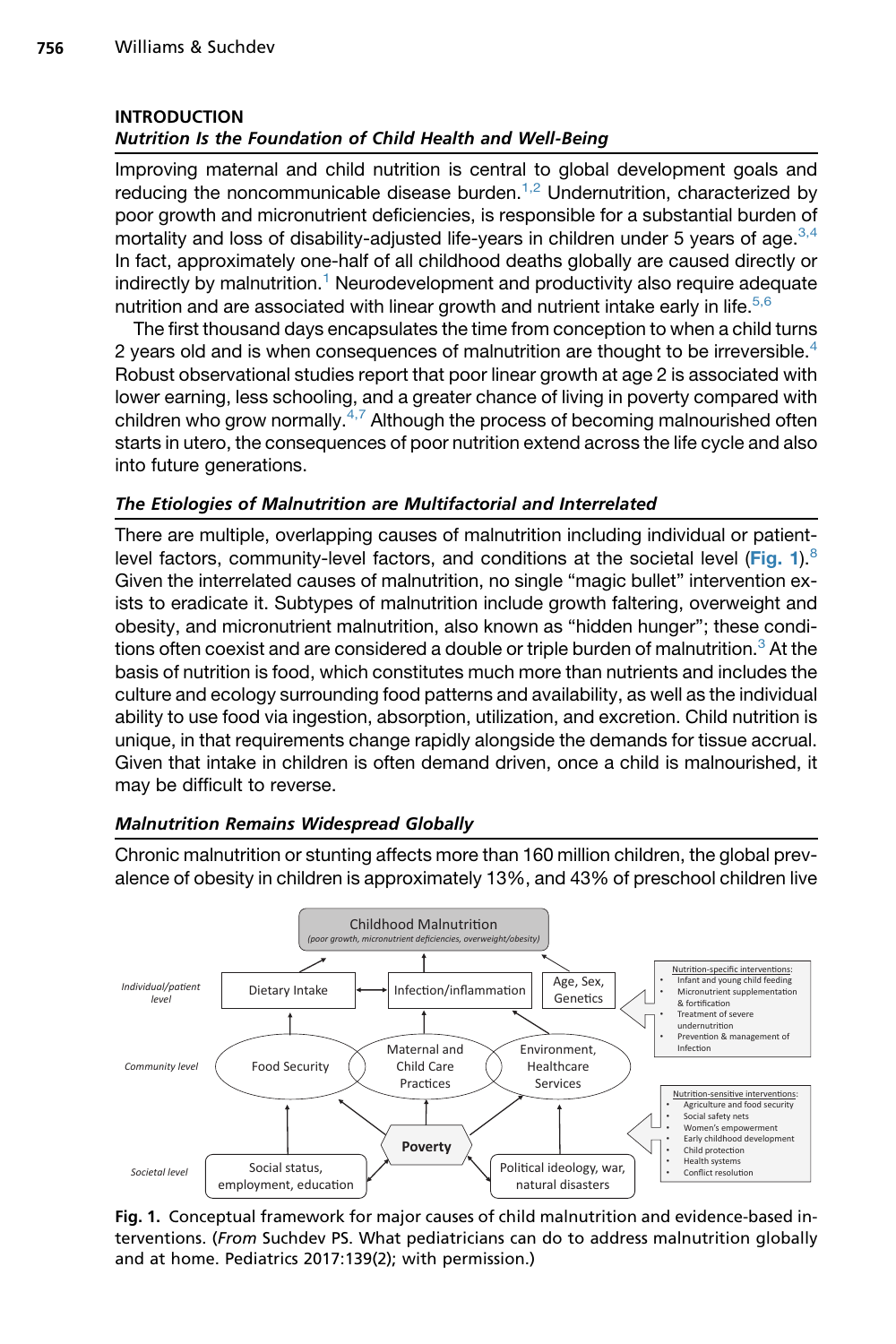with anemia.<sup>[1,9](#page-8-0)</sup> There is significant regional variation among these figures, and some regions face all 3 nutritional challenges. We are approaching 10 years since the 2008 *Lancet* series on Maternal and Child Undernutrition stated that "Nutrition is a desperately neglected aspect of maternal, newborn and child health"[10](#page-9-0) and the progress is not sufficient. The 2013 *Lancet* series revised the title from Undernutrition to Nutrition, introducing overweight and obesity as malnutrition with global scale.<sup>[1](#page-8-0)</sup> In this review, we summarize recent evidence on child growth and nutrition and present opportunities to act both at the individual (clinical) and population (public health) levels.

# ASSESSMENT OF CHILDHOOD NUTRITION Assessment of Growth

Anthropometry is the assessment of physical size and tissue density to assess body composition, and poor growth is defined by statistical comparisons of anthropometric measurements to sex-specific population reference growth curves. The primary anthropometric indices used to define malnutrition are underweight (below –2 standard deviations from median weight for age of reference population), stunting (below –2 standard deviations from median height for age of reference population), and wasting (below –2 standard deviations from median weight for height of reference population).[11](#page-9-0) In children 2 years and older, body mass index for age can be used to classify children as overweight or obese. Overnutrition often coexists with micronutrient deficiencies, $<sup>1</sup>$  $<sup>1</sup>$  $<sup>1</sup>$  especially when energy-dense, nutrient-poor foods dominate the</sup> diet. Additional anthropometric measurements that may be used include head circumference (to track brain growth), mid-upper arm circumference (to identify severe acute malnutrition in community settings), and skinfold assessment of fat mass and dualenergy x-ray absorptiometry to assess body composition.

Considerable effort went into standardizing anthropometric measurements and ensuring a globally representative sample of healthy, breast-fed infants to generate the World Health Organization (WHO) Child Growth Standards,<sup>[11](#page-9-0)</sup> which provides a global yardstick for growth assessment. In contrast, the Centers for Disease Control and Prevention growth reference charts, developed in 2000, were based on a nonrep-resentative sample of predominately formula-fed children in the United States.<sup>[12](#page-9-0)</sup> Individual- or population-level anthropometric data can be plotted and analyzed using software available from the WHO [\(www.who.int/childgrowth/software\)](http://www.who.int/childgrowth/software) or Centers for Disease Control and Prevention [\(www.cdc.gov/epiinfo](http://www.cdc.gov/epiinfo)).

Although severe malnutrition, categorized as marasmus (severe wasting) and kwashiorkor (malnutrition with edema), may have distinctive clinical manifestations, physical examination and laboratory features of severe malnutrition are generally not reliable. Thus, anthropometric measurements by trained personnel should be emphasized for the identification of malnutrition.

#### Assessment of Micronutrient Status

Assessment of micronutrient status is more challenging than assessment of growth, because biological indicators of nutrition typically require blood collection and access to a laboratory. Collection of biomarkers is often expensive, invasive, and logistically cumbersome in a most population settings. In clinical settings, some nutritional biomarkers are not reliable at diagnosing individual status and therefore are only beneficial in representative population-based sampling. For example, WHO recommends median urinary iodine concentration to monitor population iodine status, but does not recommend urinary iodine to detect individual status because its concentration varies between days and from hour to hour.<sup>[13](#page-9-0)</sup> Similarly challenging is the assessment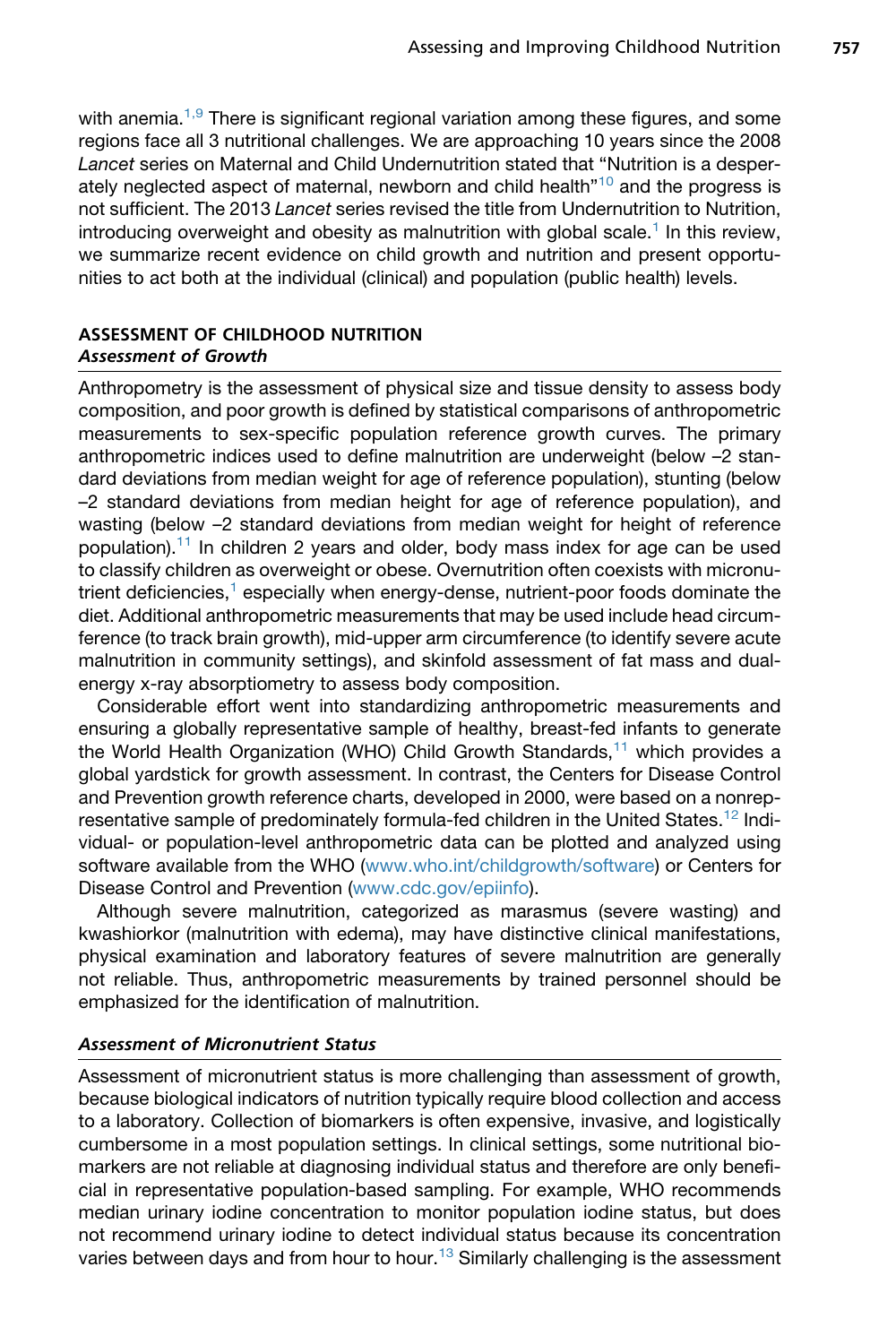of zinc status, which fluctuates based on time since last meal and with diurnal variations; further, specimens can be easily contaminated, therefore requiring sophisti-cated collection techniques.<sup>[14](#page-9-0)</sup> In general, nutrient biomarker concentrations change with age, are affected by physiologic factors, and can differ by gender. For example, inflammation can directly affect concentrations of nutrients, because some nutrient biomarkers are themselves acute phase proteins (eg, serum ferritin and retinol). The confounding effects of inflammation can result in an incorrect diagnosis of malnutrition in individuals, as well as overestimation or underestimation of the prevalence of deficiency in a population. Strategies to account for inflammation when interpreting nutri-tional biomarkers have been proposed but have yet to be endorsed by the WHO.<sup>[15,16](#page-9-0)</sup> With the increasing burden of noncommunicable diseases, accounting for inflammation may be even more important for estimating micronutrient malnutrition.

The Biomarkers of Nutrition for Development (BOND), the Inflammation and Nutrition Science for Programs and Interpretation of Research Evidence (INSPIRE), and Biomarkers Reflecting Inflammation and Nutrition Determinants of Anemia (BRINDA) projects, organized by the National Institute of Child Health and Human Development and other partners, have compiled evidence to guide researchers, clinicians, and pol-icymakers on micronutrient assessment in various settings.<sup>[17](#page-9-0)</sup> Given the high cost and challenge of collecting biomarkers, cost-effective nutrient biomarkers are needed, as well as those that better measure changes in exposure or status in response to nutri-tion interventions.<sup>[18](#page-9-0)</sup>

### Assessment of Diet

Dietary assessment methods are required to more comprehensively assess child nutrition. Dietary assessment at the population level relies heavily on assumptions and estimated availability rather than intake, and is based on national food supply data. Individual-level food availability and dietary intake patterns are more challenging to assess at scale. Food frequency questionnaires, weighed food records, and 24-hour dietary recall methods are available to assess individual consumption patterns, but have not been considered practical for national surveys. However, tablet-based data collection has improved the potential to collect quantitative dietary data at scale using camera-enabled technologies to identify foods and estimate portion sizes that can be linked directly to nutrient databases.<sup>[19](#page-9-0)</sup> The challenge that single-day dietary intake records are not sensitive for assessing usual intakes of nu-trients,<sup>[20](#page-9-0)</sup> and confounding factors such as seasonality, will continue to complicate dietary assessment. As such, dietary diversity is a metric that is useful for assessing nutrient adequacy, although it too has limitations because most dietary diversity tools do not capture quantity. $21-23$  Another noteworthy limitation of dietary diversity tools is that they often do not account for nutrient-poor, energy dense foods, such as sugar-sweetened beverages, that contribute to obesity. Dietary assessment of women and young children is now standardized across settings based on extensive research by the WHO and the Food and Nutrition Technical Assistance (FANTA) project.[24,25](#page-9-0)

### Assessment of Infant Feeding Practices

In 2008, the WHO published 3 technical documents pertaining to global infant and young child feeding practices: definitions, measurements, and country profiles.<sup>[25](#page-9-0)</sup> More recently, the infant and young child feeding framework has been expanded to include maternal nutrition. These population-level indicators allow for standardized assessment and monitoring, as well as providing a basis for formulating program targets. The practice of these recommended infant feeding practices are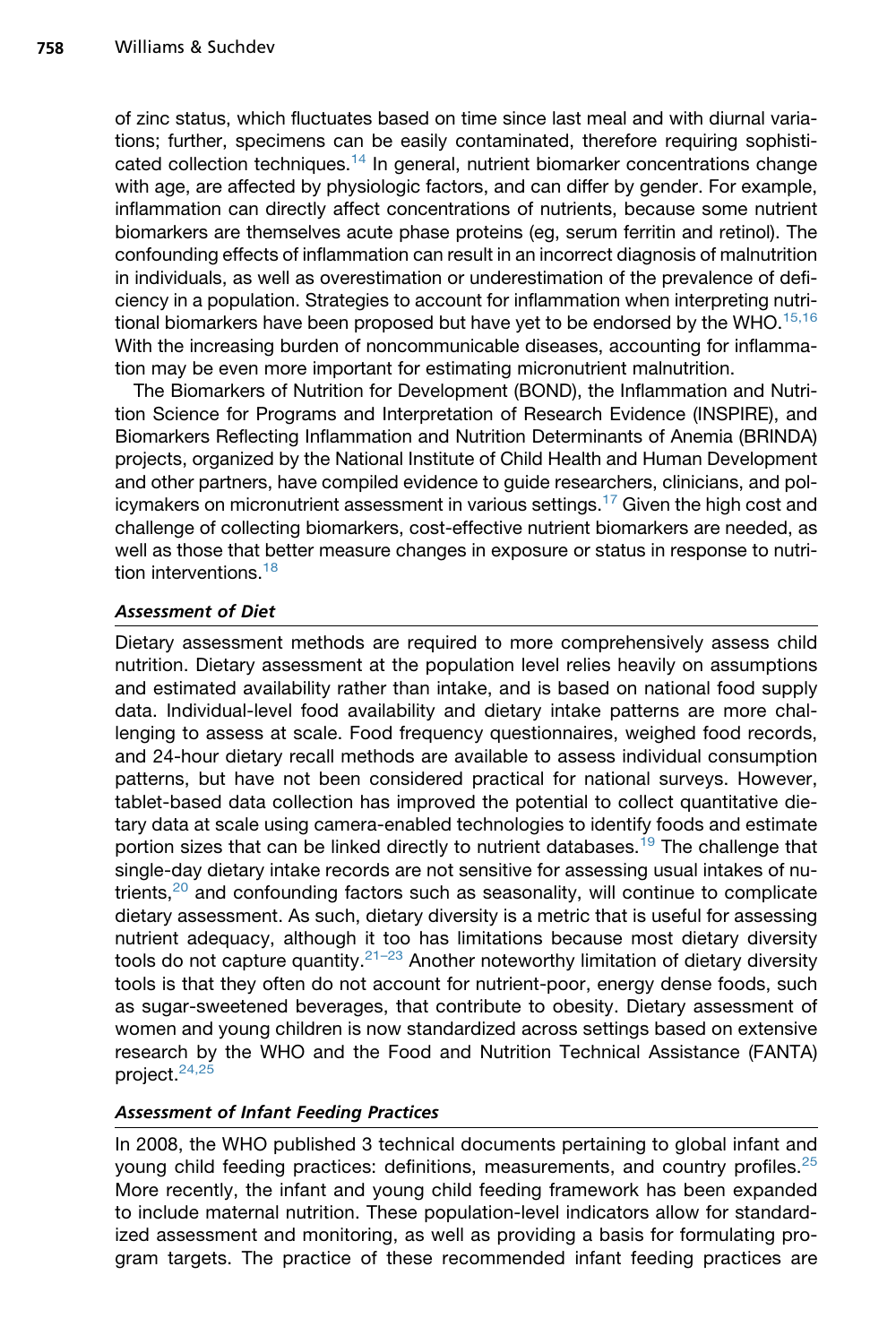correlated with better growth and child survival. $^{26}$  $^{26}$  $^{26}$  In addition to exclusive breastfeeding for the first 6 months of life, continued breastfeeding is recommended for up to 2 years of age.<sup>[25](#page-9-0)</sup> The introduction of foods at 6 months of age to complement breastfeeding is assessed by feeding frequency and dietary diversity. The 7 food groups considered in the WHO infant and young child feeding package for infants 6 to 24 month old are (1) grains, roots, and tubers, (2) legumes and nuts, (3) dairy, (4) flesh foods, (5) eggs, (6) vitamin A–rich fruits and vegetables, and (7) other fruits and vegetables. Consuming at least 4 of these 7 food groups in the previous 24 hours is considered sufficient as a population indicator for dietary diversity. $27$ The cutoff of 4 food groups was chosen because it requires that either an animal source food or a high-protein source (legumes or nuts) would have been included in the child's diet. Other context-specific health eating indices have been developed, but there are no global dietary guidelines outside of recommended nutrient intakes. The recommended nutrient intakes for infants and young children are often set as adequate intakes, which means that there is insufficient evidence to designate a recommended allowance for this age group. A lack of evidence for recommended feeding practices of children 2 to 5 years of age persists throughout the school age period.

#### NONNUTRITIVE CONSIDERATIONS FOR CHILD GROWTH AND DEVELOPMENT

The interactions between child nutrition and growth, infection, and neurodevelopment are complex and multidirectional.<sup>[18](#page-9-0)</sup> Chronic and acute infection impairs growth and may cause micronutrient deficiencies through reduced appetite and increased losses via diminished absorption and direct loss through diarrhea or vomiting, as well as the heightened metabolic requirements associated with infection.<sup>[28](#page-10-0)</sup> Further, malnutrition inhibits the body's defense system to fight infections.<sup>[29,30](#page-10-0)</sup> Nonnutritive factors known or suggested to affect child growth and development include environmental exposures, the gut microbiota, maternal characteristics, home environment, and toxic stress, and have been reviewed recently.<sup>[18](#page-9-0)</sup>

## Environmental Exposures

Mycotoxins are a form of fungal food contamination, the most common being aflatoxins, that are implicated to negatively affect child growth. $31-33$  A primary concern with aflatoxin exposure is the ubiquitous nature of this contamination in regions that are already plagued with food insecurity and poor crop diversity.<sup>[34](#page-10-0)</sup> Maize and groundnuts are 2 staple food items that are commonly infected with aflatoxins. Groundnuts, along with milk powder, is a vital component of ready to use therapeutic food, and the control of aflatoxins could enable safe locally available production of ready to use ther-apeutic food for community-based treatment of malnutrition.<sup>[35](#page-10-0)</sup>

Environmental enteropathy, also called tropical enteropathy, is an obscure condition of blunted intestinal villi that is also implicated in poor growth and nutritional sta-tus.<sup>[36](#page-10-0)</sup> The reduced mucosal surface area prevents optimal nutrient absorption. Environmental enteropathy is difficult to characterize, and the current array of biomarkers include those that identify intestinal inflammation, such as myeloperoxidase and alpha-1 antitrypsin.<sup>[37](#page-10-0)</sup> Ongoing studies assessing environmental enteropathy and growth show a negative relationship.  $38-40$  For example, in a pilot study in Bangladesh, cleaner household environments were associated with less environ-mental enteropathy and improved growth.<sup>[41](#page-10-0)</sup> The widespread environmental contamination and resulting inflammation that prevents optimal child growth suggests that more programs promoting clean environments are warranted.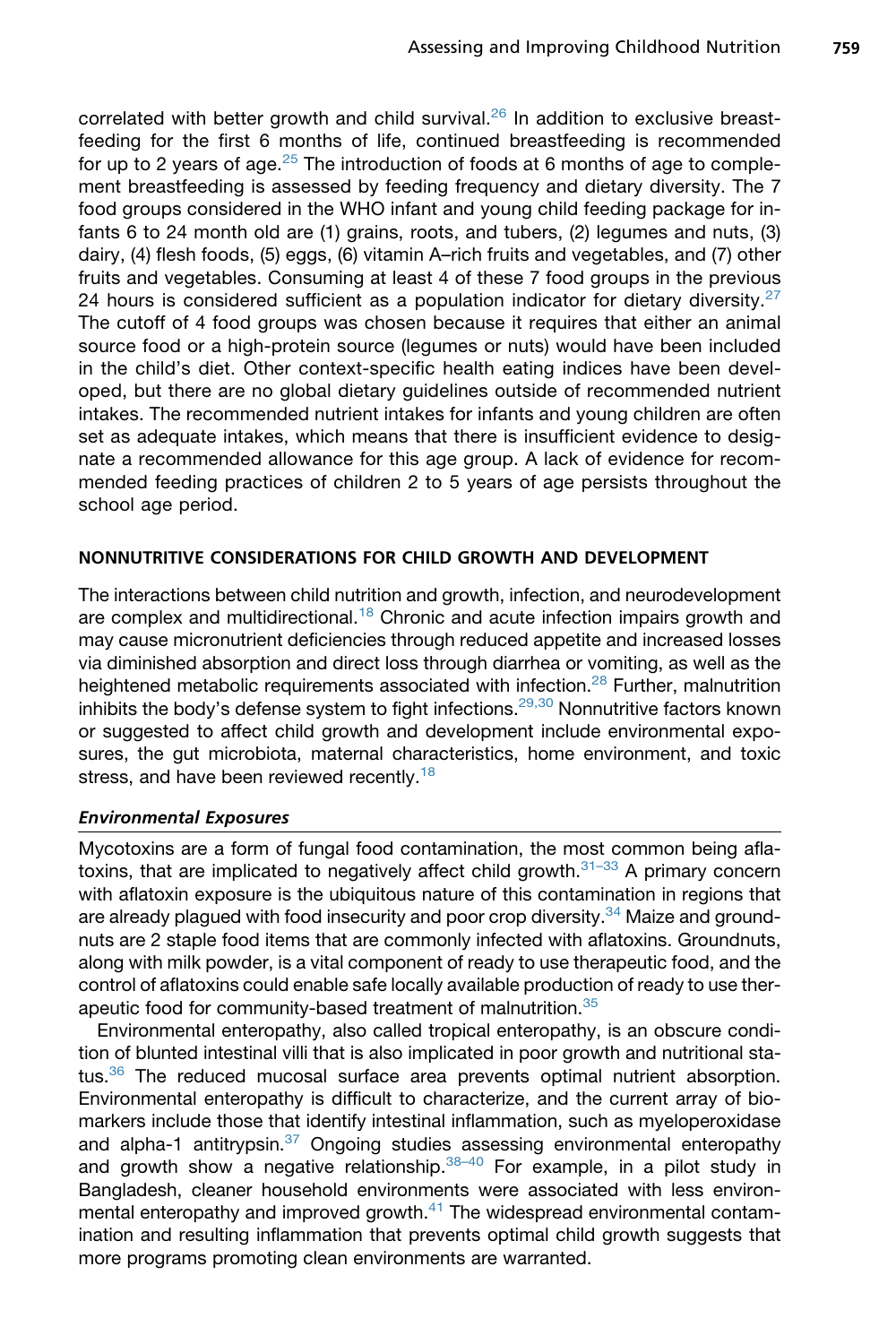## Gut Microbiota

The emerging field of discovery surrounding the gut microbiome is enabling powerful investigations to elucidate the mechanisms between poor environmental health and growth faltering. The Breastmilk, Gut Microbiome, and Immunity (BMMI) project is focused on understanding the role of nutrient intake in early life on microbiome diversity and subsequent health conditions. $42,43$  Experimental investigations of gut microbiota and human milk oligosaccharides reveal unique patterns of diversity among the microbial and oligosaccharide communities when comparing healthy and malnour-ished infants.<sup>[44,45](#page-10-0)</sup>

# Maternal Characteristics

Maternal stature is a primary predictor of child length for age.<sup>[1](#page-8-0)</sup> Well-nourished mothers are more likely to give birth to children who do not suffer from intrauterine growth re-striction or are small for their gestational age.<sup>[1,46](#page-8-0)</sup> Maternal illness during pregnancy is also a negative predictor of child growth, $31$  similar to maternal depression on child growth $47$  and neurodevelopment. $48-50$  Maternal depression can affect child behavior and academic functioning at all stages, starting prenatally through adolescence. There is also limited evidence suggesting that maternal time constraints detract from child nutrition.<sup>[51](#page-11-0)</sup> Improved child feeding has been documented through more paid leave, allowing parents to best feed their children. $52$ 

## Home Environment

The home environment is a critical component of childhood growth and developmental success.[5](#page-8-0) Although specific nutrient deficiencies can be tied to developmental delays, such as iodine or vitamin  $B_{12}$ , adequate and appropriate stimuli are also required for children to reach their development potential.<sup>[5,53](#page-8-0)</sup> Underlying drivers of adequate intake of nutrient-rich foods, like access to animal source foods and the like-lihood of having books at home, for example, may be economically driven.<sup>[54](#page-11-0)</sup> However, the level of nurturance and stimulation provided within a child's environment can have a significant effect on a child's development. There is growing evidence that interventions focused on parenting and responsive stimulation can positively affect parent– child interactions and child outcomes in low- and middle-income countries.<sup>55–57</sup>

# Toxic Stress

Toxic stress refers to the stress response resulting from "strong, frequent, or prolonged activation of the body's stress response systems in the absence of the buffering protection of a supportive adult relationship" and is considered the result of cumulative adverse childhood experiences, including such things as abuse and parental alcoholism, divorce, and mental illness.<sup>[58](#page-11-0)</sup> There are now extensive data demonstrating the deleterious effects of toxic stress on children's health and development, summarized in a 2012 technical report for the American Academy of Pediatrics.<sup>[58](#page-11-0)</sup>

# CLINICAL MANAGEMENT AND POPULATION INTERVENTIONS TO ADDRESS MALNUTRITION

Evidence-based interventions for child malnutrition can be generalized as nutrition specific (address immediate causes, often at the individual level) or nutrition sensitive (address underlying causes, often at the community or societal level; see [Fig. 1](#page-1-0)). Effective nutrition-specific interventions include management of severe proteinenergy malnutrition using the WHO 10-step approach and ready-to-use therapeutic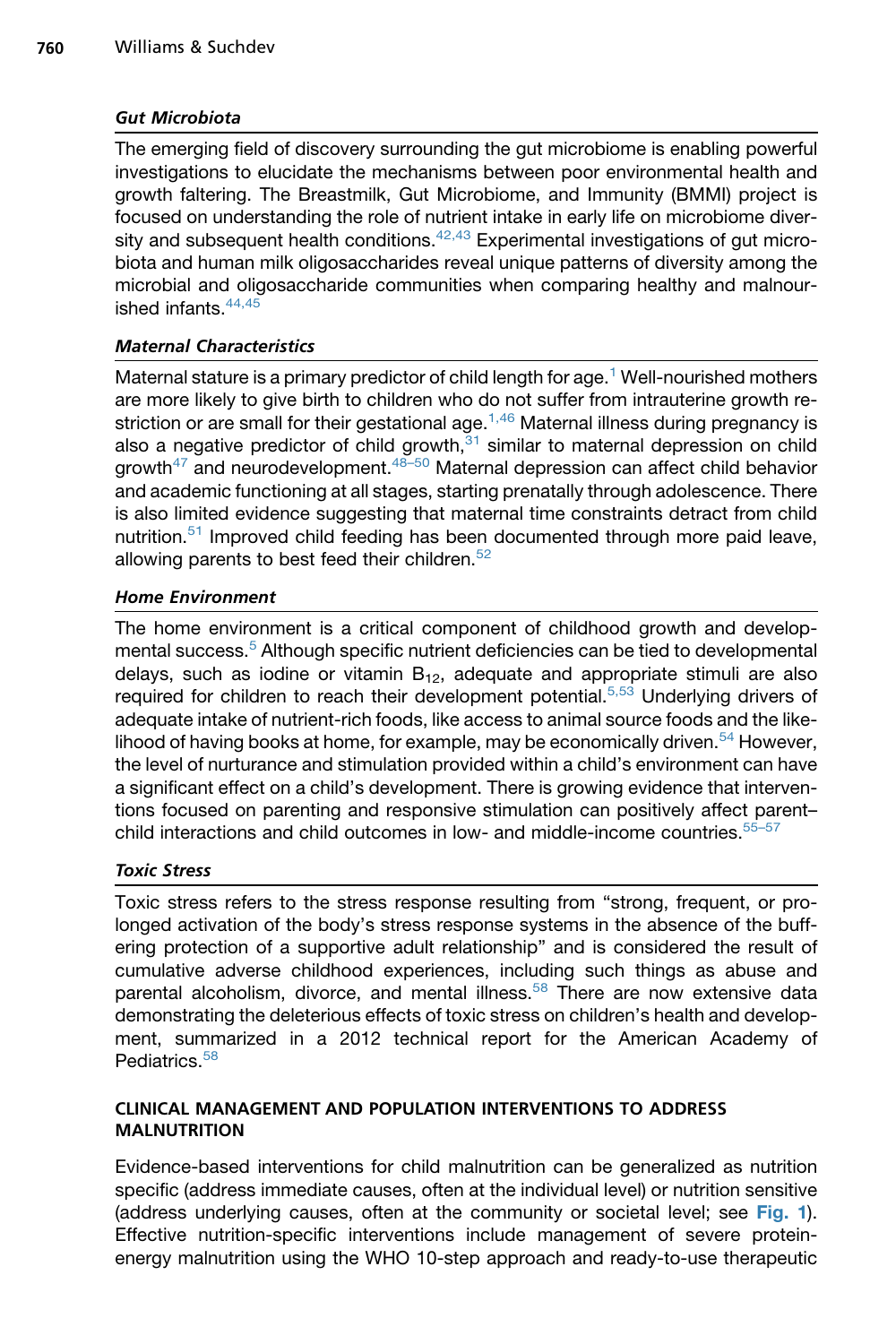foods, promotion of breastfeeding and appropriate complementary feeding practices, and micronutrient supplementation and food fortification.<sup>[59](#page-11-0)</sup> Nutrition-sensitive interventions include conditional cash transfer programs, promoting the education of girls and the social status of women, health care infrastructure improvements, and focusing on nutrition when planning agriculture. The impact of these interventions results in hundreds of thousands of lives saved annually, and most of these interventions are considered highly cost effective.<sup>[59–62](#page-11-0)</sup> In addition to saving lives, the impact of these interventions on child growth, improved micronutrient status, and developmental po-tential are summarized in [Table 1](#page-7-0).

# Breastfeeding Promotion and Complementary Feeding Education

Infant feeding promotion is an evidence-based intervention known to improve child growth and optimize development.<sup>[63,64](#page-11-0)</sup> Breastfeeding is advantageous for the mother and the child, and comes at a relatively low cost captured by increased maternal caloric needs and time to feed the child. Mothers benefits from a reduced risk of cancer and children incur the nutritive and nonnutritive benefits of breastmilk as well as increased intelligence and reduced burden of infections.<sup>[65](#page-12-0)</sup> Maternal nutrition influences milk composition, specifically with respect to the fat composition of breastmilk, which accounts for approximately 50% of the kilocalories in breastmilk. Moms with low-fat diets generate fat de novo or recruit stored lipids. De novo generation of fat for breastmilk results in short to medium chain fatty acids. Long chain polyunsaturated fatty acids are known to be antiinflammatory agents and are most easily recruited into breastmilk from maternal dietary sources.<sup>[66,67](#page-12-0)</sup> There is wide regional variation of breastmilk fatty acid composition, which impacts infant health and development, more dramatically among preterm infants. $68$  The fat composition of breastmilk and general dietary nutrient composition of complementary foods predisposes children to a myriad of health outcomes. Optimal complementary feeding guidance promotes dietary diversity and improves feeding frequency, and can be done at a low cost, promoting women in communities to share knowledge and gain employment as health workers, which also plays a positive role in women's empowerment.  $69,70$ Knowledge that infant nutrition alters the risk for noncommunicable diseases and that obesity is more common among nonbreastfed infants demands that child nutrition be prioritized.<sup>[71](#page-12-0)</sup>

## Maternal Nutrition

It is negligent to discuss infant growth and nutrition without discussing maternal health and nutrition as well. Maternal diet influences fetal development, $72,73$  can affect methylation patterns that lead to epigenetic programming, $74$  and maternal nutritional status is correlated with breastmilk nutrient composition.<sup>[75](#page-12-0)</sup> Often overlooked, the maternal diet is also important for maternal health itself, which is paramount for children's well-being. Mothers tend to be the primary caregiver to children in most settings. Maternal nutrition directly affects child nutrition from conception throughout breastfeeding, and maternal and child dietary patterns are correlated at the time of introduction of household foods, $76$  further emphasizing the importance of maternal nutrition on child nutrition and growth.

# Summary and Call to Action

Evidence indicates that supoptimal nutritional and environmental conditions during the developmental window of time from conception up to 5 years of age can have life-long lasting consequences.<sup>[4](#page-8-0)</sup> As a scientific community and engaged citizens, it is our duty to advocate for improved child and maternal nutrition. There is evidence of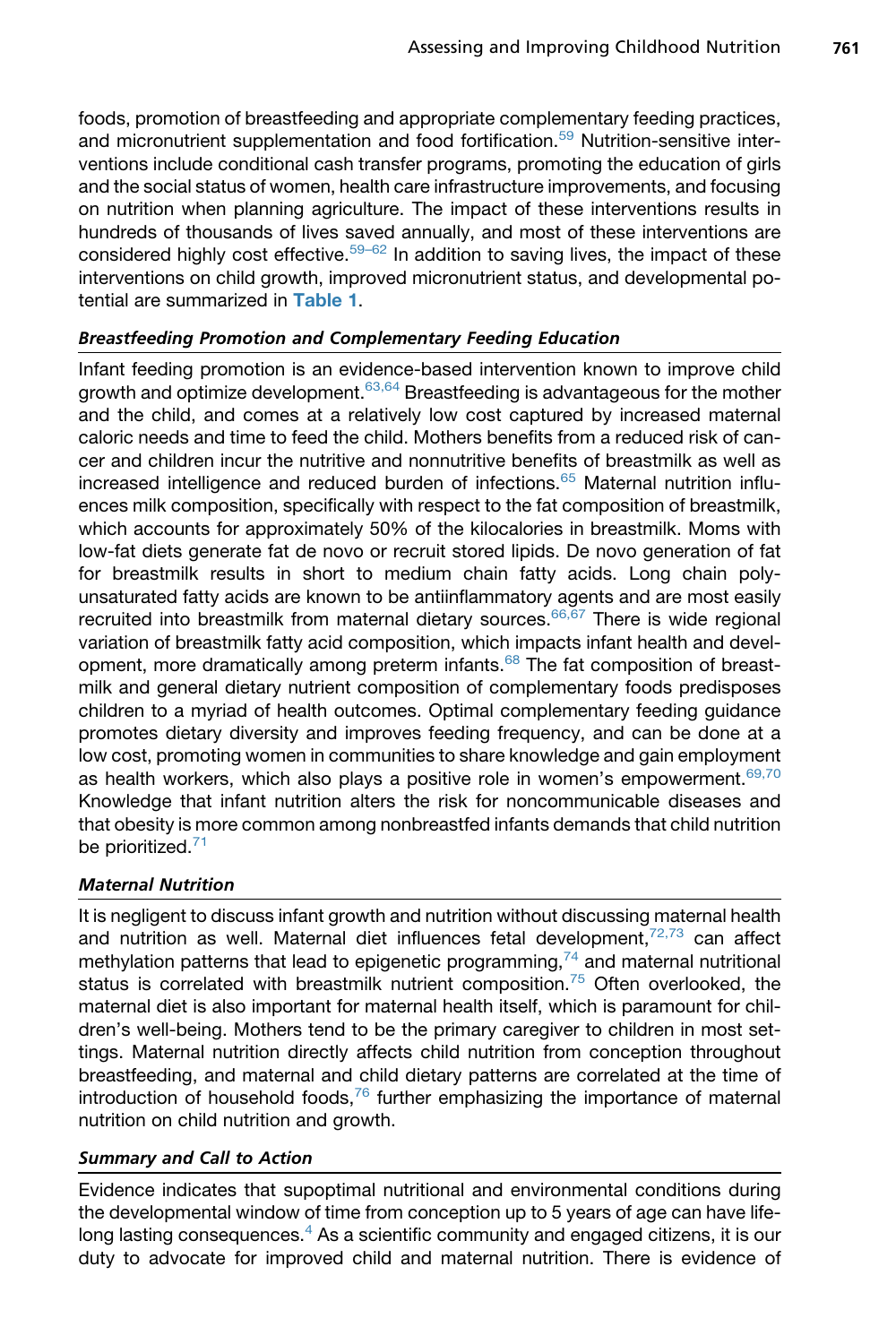<span id="page-7-0"></span>

| Table 1<br>Summary of effects of evidence-based nutrition interventions on child nutrition and growth |                                                                                                                                     |                                                                                                                                                         |  |
|-------------------------------------------------------------------------------------------------------|-------------------------------------------------------------------------------------------------------------------------------------|---------------------------------------------------------------------------------------------------------------------------------------------------------|--|
| Intervention                                                                                          | <b>Estimated Effect on</b><br><b>Child Micronutrient</b><br>Deficiency or Morbidity                                                 | <b>Estimated Effect on</b><br>Child Survival, Growth,<br>or Development                                                                                 |  |
| Preconception nutrition                                                                               |                                                                                                                                     |                                                                                                                                                         |  |
| Multiple micronutrient<br>supplementation                                                             | No difference in anemia and<br>iron deficiency anemia <sup>80</sup>                                                                 | 11%-13% reduction in low<br>birthweight and SGA<br>births <sup>59,80</sup>                                                                              |  |
| Iron and folic acid<br>supplementation                                                                | Reduced anemia by 27%;<br>increased hemoglobin<br>4.6 g/L and serum ferritin<br>$8.3 \mu g/L$ (mean<br>differences) <sup>81</sup>   | 19% reduction in low<br>birthweight <sup>82</sup>                                                                                                       |  |
| Calcium supplementation                                                                               | No data available                                                                                                                   | 24% reduction in preterm<br>births <sup>83</sup>                                                                                                        |  |
| Iodine supplementation or<br>fortification                                                            | 73% reduction in cretinism;<br>10%-20% increase in<br>developmental scores<br>(among iodine deficient<br>populations) <sup>84</sup> | No data available                                                                                                                                       |  |
| Infant and young child feeding                                                                        |                                                                                                                                     |                                                                                                                                                         |  |
| Early initiation of<br>breastfeeding promotion                                                        | No data available                                                                                                                   | 44%-45% reduction in all-<br>cause and infection-related<br>neonatal mortality <sup>85</sup>                                                            |  |
| Breastfeeding promotion                                                                               | No data available                                                                                                                   | Increased exclusive<br>breastfeeding by 90% for<br>$1 - 5$ mo <sup>86</sup>                                                                             |  |
| Complementary feeding<br>promotion                                                                    | No data available                                                                                                                   | Increased height (HAZ<br>standard mean difference<br>0.22) among food secure<br>populations; reduced<br>stunting by 32% in food<br>insecure populations |  |
| Micronutrient supplementation and fortification                                                       |                                                                                                                                     |                                                                                                                                                         |  |
| Iron supplementation                                                                                  | Reduce anemia by 49% and<br>iron deficiency by 76%                                                                                  | No effect on growth<br>Increased mental<br>development score (0.30,<br>$0.15 - 0.46$                                                                    |  |
| Vitamin A supplementation                                                                             | Reduce all-cause mortality by<br>24% (0.17-0.31)                                                                                    | No effect                                                                                                                                               |  |
| Zinc supplementation <sup>87</sup>                                                                    | Reduce diarrhea by 13% and<br>pneumonia by 19%                                                                                      | Improved mean height of<br>0.37 cm                                                                                                                      |  |
| Multiple micronutrients                                                                               | Reduction of iron deficiency<br>anemia by 57% and retinol<br>deficiency by 21% <sup>88</sup>                                        | Increased length (0.13,<br>$0.06 - 0.21$                                                                                                                |  |
| Home fortification                                                                                    | Reduce anemia by 31%;<br>Reduce iron deficiency<br>by 51% <sup>89</sup>                                                             | No effect <sup>89</sup>                                                                                                                                 |  |
|                                                                                                       |                                                                                                                                     | (continued on next page)                                                                                                                                |  |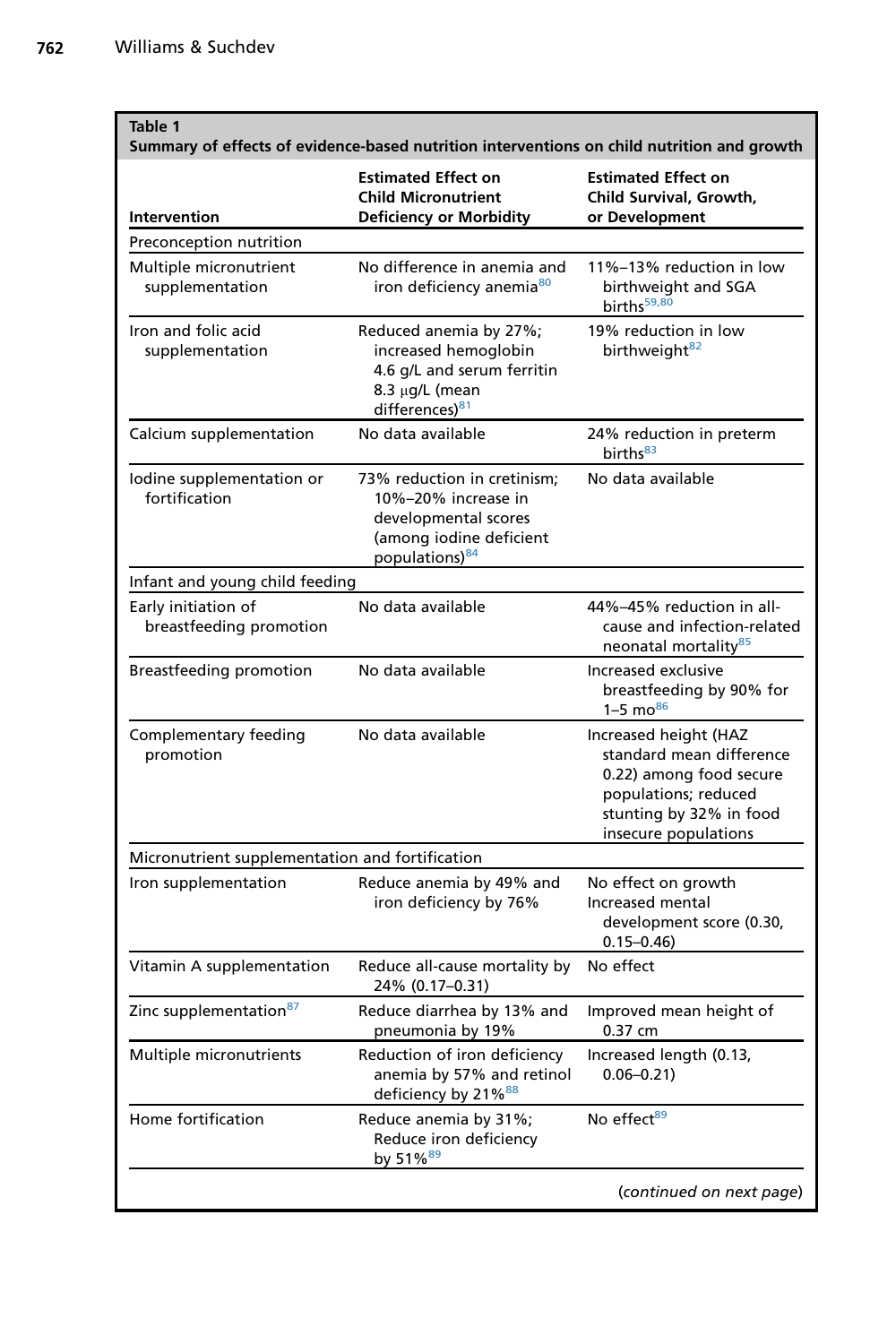<span id="page-8-0"></span>

| Table 1<br>(continued)                    |                                                                                            |                                                                                                                        |
|-------------------------------------------|--------------------------------------------------------------------------------------------|------------------------------------------------------------------------------------------------------------------------|
| Intervention                              | <b>Estimated Effect on</b><br><b>Child Micronutrient</b><br><b>Deficiency or Morbidity</b> | <b>Estimated Effect on</b><br>Child Survival, Growth,<br>or Development                                                |
| Treatment of severe<br>undernutrition     | No data available                                                                          | RUTF compared with standard<br>care has similar effect on<br>mortality but faster rate of<br>weight gain <sup>59</sup> |
| Prevention and management<br>of infection |                                                                                            |                                                                                                                        |
| WASH (water, sanitation,<br>hygiene)      | Reduce diarrhea by 48% <sup>90</sup>                                                       | Increase in HAZ score 0.08 <sup>91</sup>                                                                               |
| Deworming                                 | No effect on anemia <sup>59</sup>                                                          | No effect on growth <sup>59</sup>                                                                                      |
| Malaria prevention                        | Reduce anemia by 29% <sup>92</sup>                                                         | Reduced malaria-attributable<br>mortality by 55% in Africa <sup>93</sup>                                               |

Abbreviations: HAZ, height for age z-score; RUTF, ready to use therapeutic food; SGA, small for gestational age.

effective interventions, both at the individual and population levels, and the cost is modest relative to other diseases that have a comparable morbidity and mortality burden. For example, every \$1 invested in child micronutrient interventions can yield \$30 in benefits.<sup>[77](#page-12-0)</sup> It is unclear why the demonstrated benefits from nutrition-specific and nutrition-sensitive interventions have not generated more demand for implementation of such interventions at scale. This must change.

The importance of nutrition for child growth and development is not an international topic-it is global<sup>1</sup>; for example, the United States has a large burden of childhood obesity $78$  and food insecurity, which disproportionately affect children. There is some evidence of improved dietary quality and improved rates of childhood obesity through federal social assistance programs, such as the Special Supplemental Nutri-tion Program for Women, Infants, and Children.<sup>[79](#page-12-0)</sup> Interventions to improve maternal and child nutrition need to receive ample support to ensure the health and wellbeing of future generations, which will benefit the greater society as a whole.

#### **REFERENCES**

- 1. [Black RE, Victora CG, Walker SP, et al. Maternal and child undernutrition and](http://refhub.elsevier.com/S0031-3955(17)30033-0/sref1) [overweight in low-income and middle-income countries. Lancet 2013;](http://refhub.elsevier.com/S0031-3955(17)30033-0/sref1) [382\(9890\):427–51](http://refhub.elsevier.com/S0031-3955(17)30033-0/sref1).
- 2. World Health Organization (WHO). World Health Assembly nutrition targets. 2015. Available at: [http://www.who.int/nutrition/topics/nutrition\\_globaltargets2025/en/](http://www.who.int/nutrition/topics/nutrition_globaltargets2025/en/). Accessed February 10, 2015.
- 3. [Muthayya S, Rah JH, Sugimoto JD, et al. The global hidden hunger indices and](http://refhub.elsevier.com/S0031-3955(17)30033-0/sref3) [maps: an advocacy tool for action. PLoS One 2013;8\(6\):e67860.](http://refhub.elsevier.com/S0031-3955(17)30033-0/sref3)
- 4. [Black RE, Allen LH, Bhutta ZA, et al. Maternal and child undernutrition: global and](http://refhub.elsevier.com/S0031-3955(17)30033-0/sref4) [regional exposures and health consequences. Lancet 2008;371\(9608\):243–60.](http://refhub.elsevier.com/S0031-3955(17)30033-0/sref4)
- 5. [Prado EL, Dewey KG. Nutrition and brain development in early life. Nutr Rev](http://refhub.elsevier.com/S0031-3955(17)30033-0/sref5) [2014;72\(4\):267–84.](http://refhub.elsevier.com/S0031-3955(17)30033-0/sref5)
- 6. [Prado EL, Abbeddou S, Adu-Afarwuah S, et al. Linear growth and child develop](http://refhub.elsevier.com/S0031-3955(17)30033-0/sref6)[ment in Burkina Faso, Ghana, and Malawi. Pediatrics 2016;138\(2\)](http://refhub.elsevier.com/S0031-3955(17)30033-0/sref6).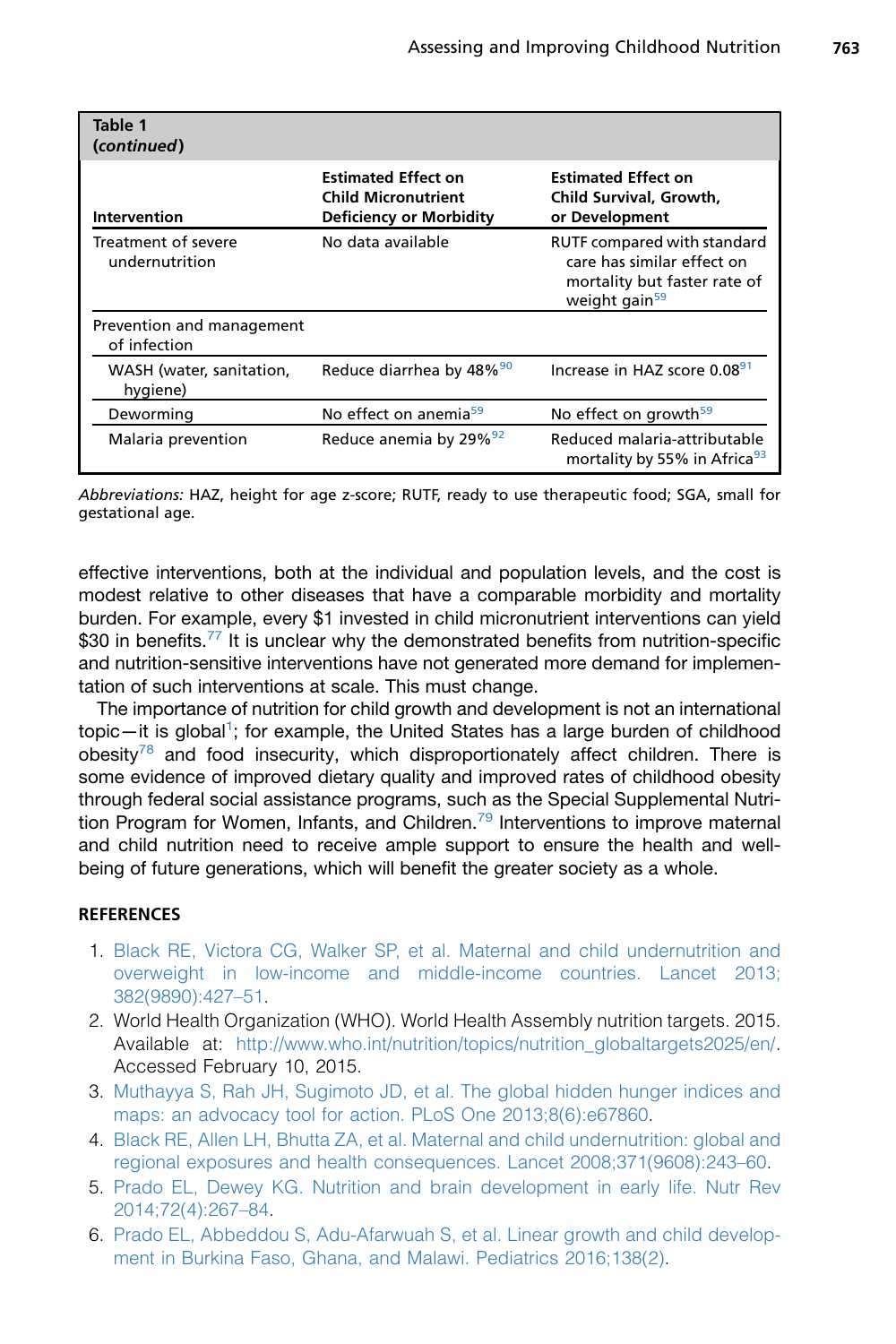- <span id="page-9-0"></span>7. [Hoddinott J, Behrman JR, Maluccio JA, et al. Adult consequences of growth fail](http://refhub.elsevier.com/S0031-3955(17)30033-0/sref7)[ure in early childhood. Am J Clin Nutr 2013;98\(5\):1170–8.](http://refhub.elsevier.com/S0031-3955(17)30033-0/sref7)
- 8. [Suchdev PS. What pediatricians can do to address malnutrition globally and at](http://refhub.elsevier.com/S0031-3955(17)30033-0/sref98) [home. Pediatrics 2017;139\(2\):1666–9.](http://refhub.elsevier.com/S0031-3955(17)30033-0/sref98)
- 9. [Kassebaum NJ, GBD 2013 Anemia Collaborators. The global burden of anemia.](http://refhub.elsevier.com/S0031-3955(17)30033-0/sref8) [Hematol Oncol Clin North Am 2016;30\(2\):247–308.](http://refhub.elsevier.com/S0031-3955(17)30033-0/sref8)
- 10. [Horton R. Maternal and child undernutrition: an urgent opportunity. Lancet 2008;](http://refhub.elsevier.com/S0031-3955(17)30033-0/sref9) [371\(9608\):179](http://refhub.elsevier.com/S0031-3955(17)30033-0/sref9).
- 11. [Group WMGRS. WHO Child Growth Standards based on length/height, weight](http://refhub.elsevier.com/S0031-3955(17)30033-0/sref10) [and age. Acta Paediatr Suppl 2006;450:76–85.](http://refhub.elsevier.com/S0031-3955(17)30033-0/sref10)
- 12. [Kuczmarski RJ, Ogden CL, Guo SS, et al. 2000 CDC Growth Charts for the United](http://refhub.elsevier.com/S0031-3955(17)30033-0/sref11) [States: methods and development. Vital Health Stat 11 2002;\(246\):1–190.](http://refhub.elsevier.com/S0031-3955(17)30033-0/sref11)
- 13. [Rohner F, Zimmermann M, Jooste P, et al. Biomarkers of nutrition for develop](http://refhub.elsevier.com/S0031-3955(17)30033-0/sref12)[ment–iodine review. J Nutr 2014;144\(8\):1322S–42S.](http://refhub.elsevier.com/S0031-3955(17)30033-0/sref12)
- 14. [King JC, Brown KH, Gibson RS, et al. Biomarkers of Nutrition for Development](http://refhub.elsevier.com/S0031-3955(17)30033-0/sref13) [\(BOND\)-Zinc review. J Nutr 2016;146\(9\):1816S–48S](http://refhub.elsevier.com/S0031-3955(17)30033-0/sref13).
- 15. [Suchdev PS, Namaste SM, Aaron GJ, et al. Overview of the Biomarkers Reflect](http://refhub.elsevier.com/S0031-3955(17)30033-0/sref14)[ing Inflammation and Nutritional Determinants of Anemia \(BRINDA\) Project. Adv](http://refhub.elsevier.com/S0031-3955(17)30033-0/sref14) [Nutr 2016;7\(2\):349–56](http://refhub.elsevier.com/S0031-3955(17)30033-0/sref14).
- 16. [Thurnham DI, Northrop-Clewes CA. Inflammation and biomarkers of micronutrient](http://refhub.elsevier.com/S0031-3955(17)30033-0/sref15) [status. Curr Opin Clin Nutr Metab Care 2016;19\(6\):458–63](http://refhub.elsevier.com/S0031-3955(17)30033-0/sref15).
- 17. [Raiten DJ, Raghavan R, Kraemer K. Biomarkers in growth. Ann Nutr Metab 2013;](http://refhub.elsevier.com/S0031-3955(17)30033-0/sref16) [63\(4\):293–7.](http://refhub.elsevier.com/S0031-3955(17)30033-0/sref16)
- 18. Suchdev, PS, Forsyth BW, Georgieff MK, et al. Assessment of neurodevelopment, nutrition and inflammation from fetal life to adolescence in low-resource settings. Pediatrics. Available at: [http://pediatrics.aappublications.org/content/](http://pediatrics.aappublications.org/content/139/Supplement_1/S23) [139/Supplement\\_1/S23](http://pediatrics.aappublications.org/content/139/Supplement_1/S23).
- 19. International Dietary Data Expansion Project. Tufts University. Available at: [http://](http://inddex.nutrition.tufts.edu/) [inddex.nutrition.tufts.edu/.](http://inddex.nutrition.tufts.edu/) Accessed December 1, 2016.
- 20. [Carriquiry AL. Estimation of usual intake distributions of nutrients and foods.](http://refhub.elsevier.com/S0031-3955(17)30033-0/sref19) [J Nutr 2003;133\(2\):601S–8S.](http://refhub.elsevier.com/S0031-3955(17)30033-0/sref19)
- 21. [Ruel MT. Operationalizing dietary diversity: a review of measurement issues and](http://refhub.elsevier.com/S0031-3955(17)30033-0/sref20) [research priorities. J Nutr 2003;133\(11 Suppl 2\):3911S–26S.](http://refhub.elsevier.com/S0031-3955(17)30033-0/sref20)
- 22. [Arimond M, Wiesmann D, Becquey E, et al. Simple food group diversity indica](http://refhub.elsevier.com/S0031-3955(17)30033-0/sref21)[tors predict micronutrient adequacy of women's diets in 5 diverse, resource](http://refhub.elsevier.com/S0031-3955(17)30033-0/sref21)[poor settings. J Nutr 2010;140\(11\):2059S–69S.](http://refhub.elsevier.com/S0031-3955(17)30033-0/sref21)
- 23. [Kennedy G, Fanou-Fogny N, Seghieri C, et al. Food groups associated with a](http://refhub.elsevier.com/S0031-3955(17)30033-0/sref22) [composite measure of probability of adequate intake of 11 micronutrients in the](http://refhub.elsevier.com/S0031-3955(17)30033-0/sref22) [diets of women in urban Mali. J Nutr 2010;140\(11\):2070S–8S](http://refhub.elsevier.com/S0031-3955(17)30033-0/sref22).
- 24. FAO and FHI360. Minimum Dietary Diversity for Women: A Guide for Measurement. Rome: FAO; 2016.
- 25. World Health Organization (WHO). Indicators for assessing infant and young child feeding practices: conclusions of a consensus meeting. Washington, DC, November 6–8, 2007. 2008.
- 26. [Marriott BP, White A, Hadden L, et al. World Health Organization \(WHO\) infant](http://refhub.elsevier.com/S0031-3955(17)30033-0/sref25) [and young child feeding indicators: associations with growth measures in 14](http://refhub.elsevier.com/S0031-3955(17)30033-0/sref25) [low-income countries. Matern Child Nutr 2012;8\(3\):354–70.](http://refhub.elsevier.com/S0031-3955(17)30033-0/sref25)
- 27. [Arimond M, Ruel MT. Dietary diversity is associated with child nutritional status:](http://refhub.elsevier.com/S0031-3955(17)30033-0/sref26) [evidence from 11 demographic and health surveys. J Nutr 2004;134\(10\):](http://refhub.elsevier.com/S0031-3955(17)30033-0/sref26) [2579–85.](http://refhub.elsevier.com/S0031-3955(17)30033-0/sref26)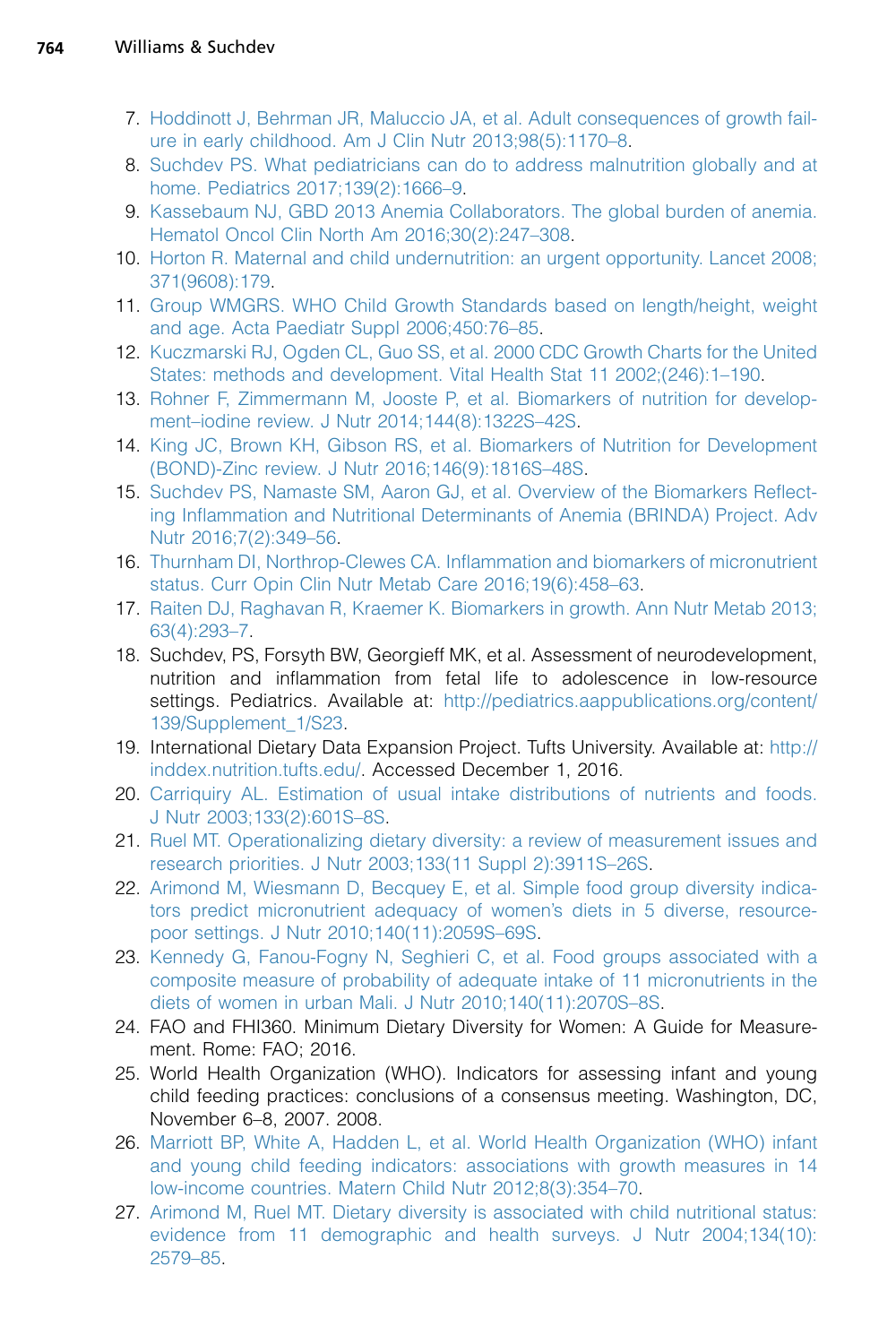- <span id="page-10-0"></span>28. [Dewey KG, Mayers DR. Early child growth: how do nutrition and infection](http://refhub.elsevier.com/S0031-3955(17)30033-0/sref27) [interact? Matern Child Nutr 2011;7\(Suppl 3\):129–42.](http://refhub.elsevier.com/S0031-3955(17)30033-0/sref27)
- 29. [Prentice AM, Darboe MK. Growth and host-pathogen interactions. Nestle Nutr](http://refhub.elsevier.com/S0031-3955(17)30033-0/sref28) [Workshop Ser Pediatr Program 2008;61:197–210.](http://refhub.elsevier.com/S0031-3955(17)30033-0/sref28)
- 30. [Prentice AM, Ghattas H, Cox SE. Host-pathogen interactions: can micronutrients](http://refhub.elsevier.com/S0031-3955(17)30033-0/sref29) [tip the balance? J Nutr 2007;137\(5\):1334–7](http://refhub.elsevier.com/S0031-3955(17)30033-0/sref29).
- 31. [Wirth JP, Rohner F, Petry N, et al. Assessment of the WHO stunting framework us](http://refhub.elsevier.com/S0031-3955(17)30033-0/sref30)[ing Ethiopia as a case study. Matern Child Nutr 2016;13\(2\):1–16](http://refhub.elsevier.com/S0031-3955(17)30033-0/sref30).
- 32. [Wu F, Groopman JD, Pestka JJ. Public health impacts of foodborne mycotoxins.](http://refhub.elsevier.com/S0031-3955(17)30033-0/sref31) [Annu Rev Food Sci Technol 2014;5:351–72](http://refhub.elsevier.com/S0031-3955(17)30033-0/sref31).
- 33. [Khlangwiset P, Shephard GS, Wu F. Aflatoxins and growth impairment: a review.](http://refhub.elsevier.com/S0031-3955(17)30033-0/sref32) [Crit Rev Toxicol 2011;41\(9\):740–55](http://refhub.elsevier.com/S0031-3955(17)30033-0/sref32).
- 34. [Wild CP, Gong YY. Mycotoxins and human disease: a largely ignored global](http://refhub.elsevier.com/S0031-3955(17)30033-0/sref33) [health issue. Carcinogenesis 2010;31\(1\):71–82.](http://refhub.elsevier.com/S0031-3955(17)30033-0/sref33)
- 35. [Manary MJ. Local production and provision of ready-to-use therapeutic food](http://refhub.elsevier.com/S0031-3955(17)30033-0/sref34) [\(RUTF\) spread for the treatment of severe childhood malnutrition. Food Nutr](http://refhub.elsevier.com/S0031-3955(17)30033-0/sref34) [Bull 2006;27\(3 Suppl\):S83–9.](http://refhub.elsevier.com/S0031-3955(17)30033-0/sref34)
- 36. [Keusch GT, Denno DM, Black RE, et al. Environmental enteric dysfunction: path](http://refhub.elsevier.com/S0031-3955(17)30033-0/sref35)[ogenesis, diagnosis, and clinical consequences. Clin Infect Dis 2014;59\(Suppl](http://refhub.elsevier.com/S0031-3955(17)30033-0/sref35) [4\):S207–12.](http://refhub.elsevier.com/S0031-3955(17)30033-0/sref35)
- 37. [Arndt MB, Richardson BA, Ahmed T, et al. Fecal markers of environmental enter](http://refhub.elsevier.com/S0031-3955(17)30033-0/sref36)[opathy and subsequent growth in Bangladeshi children. Am J Trop Med Hyg](http://refhub.elsevier.com/S0031-3955(17)30033-0/sref36) [2016;95\(3\):694–701.](http://refhub.elsevier.com/S0031-3955(17)30033-0/sref36)
- 38. [Arnold BF, Null C, Luby SP, et al. Cluster-randomised controlled trials of individual](http://refhub.elsevier.com/S0031-3955(17)30033-0/sref37) [and combined water, sanitation, hygiene and nutritional interventions in rural](http://refhub.elsevier.com/S0031-3955(17)30033-0/sref37) [Bangladesh and Kenya: the WASH Benefits study design and rationale. BMJ](http://refhub.elsevier.com/S0031-3955(17)30033-0/sref37) [Open 2013;3\(8\):e003476.](http://refhub.elsevier.com/S0031-3955(17)30033-0/sref37)
- 39. [Prendergast AJ, Humphrey JH, Mutasa K, et al. Assessment of environmental](http://refhub.elsevier.com/S0031-3955(17)30033-0/sref38) [enteric dysfunction in the shine trial: methods and challenges. Clin Infect Dis](http://refhub.elsevier.com/S0031-3955(17)30033-0/sref38) [2015;61\(Suppl 7\):S726–32.](http://refhub.elsevier.com/S0031-3955(17)30033-0/sref38)
- 40. [Humphrey JH, Jones AD, Manges A, et al. The sanitation hygiene infant nutrition](http://refhub.elsevier.com/S0031-3955(17)30033-0/sref39) [efficacy \(shine\) trial: rationale, design, and methods. Clin Infect Dis 2015;](http://refhub.elsevier.com/S0031-3955(17)30033-0/sref39) [61\(Suppl 7\):S685–702](http://refhub.elsevier.com/S0031-3955(17)30033-0/sref39).
- 41. [Lin A, Arnold BF, Afreen S, et al. Household environmental conditions are associ](http://refhub.elsevier.com/S0031-3955(17)30033-0/sref40)[ated with enteropathy and impaired growth in rural Bangladesh. Am J Trop Med](http://refhub.elsevier.com/S0031-3955(17)30033-0/sref40) [Hyg 2013;89\(1\):130–7](http://refhub.elsevier.com/S0031-3955(17)30033-0/sref40).
- 42. Dewey K. Diet, child nutrition, and the microbiome. Available at: [https://www.](https://www.genome.gov/multimedia/slides/humanmicrobiomescience2013/28_dewey.pdf) [genome.gov/multimedia/slides/humanmicrobiomescience2013/28\\_dewey.pdf](https://www.genome.gov/multimedia/slides/humanmicrobiomescience2013/28_dewey.pdf). Accessed January 12, 2016.
- 43. [Ravel J, Braun J, et al. Human microbiome science: vision for the future, Be](http://refhub.elsevier.com/S0031-3955(17)30033-0/sref42)[thesda, MD, July 24 to 26, 2013. Microbiome 2014;2:16.](http://refhub.elsevier.com/S0031-3955(17)30033-0/sref42)
- 44. [Blanton LV, Charbonneau MR, Salih T, et al. Gut bacteria that prevent growth im](http://refhub.elsevier.com/S0031-3955(17)30033-0/sref43)[pairments transmitted by microbiota from malnourished children. Science 2016;](http://refhub.elsevier.com/S0031-3955(17)30033-0/sref43) [351\(6275\)](http://refhub.elsevier.com/S0031-3955(17)30033-0/sref43).
- 45. [Charbonneau MR, O'Donnell D, Blanton LV, et al. Sialylated milk oligosaccharides](http://refhub.elsevier.com/S0031-3955(17)30033-0/sref44) [promote microbiota-dependent growth in models of infant undernutrition. Cell](http://refhub.elsevier.com/S0031-3955(17)30033-0/sref44) [2016;164\(5\):859–71.](http://refhub.elsevier.com/S0031-3955(17)30033-0/sref44)
- 46. [Abu-Saad K, Fraser D. Maternal nutrition and birth outcomes. Epidemiol Rev](http://refhub.elsevier.com/S0031-3955(17)30033-0/sref45) [2010;32\(1\):5–25.](http://refhub.elsevier.com/S0031-3955(17)30033-0/sref45)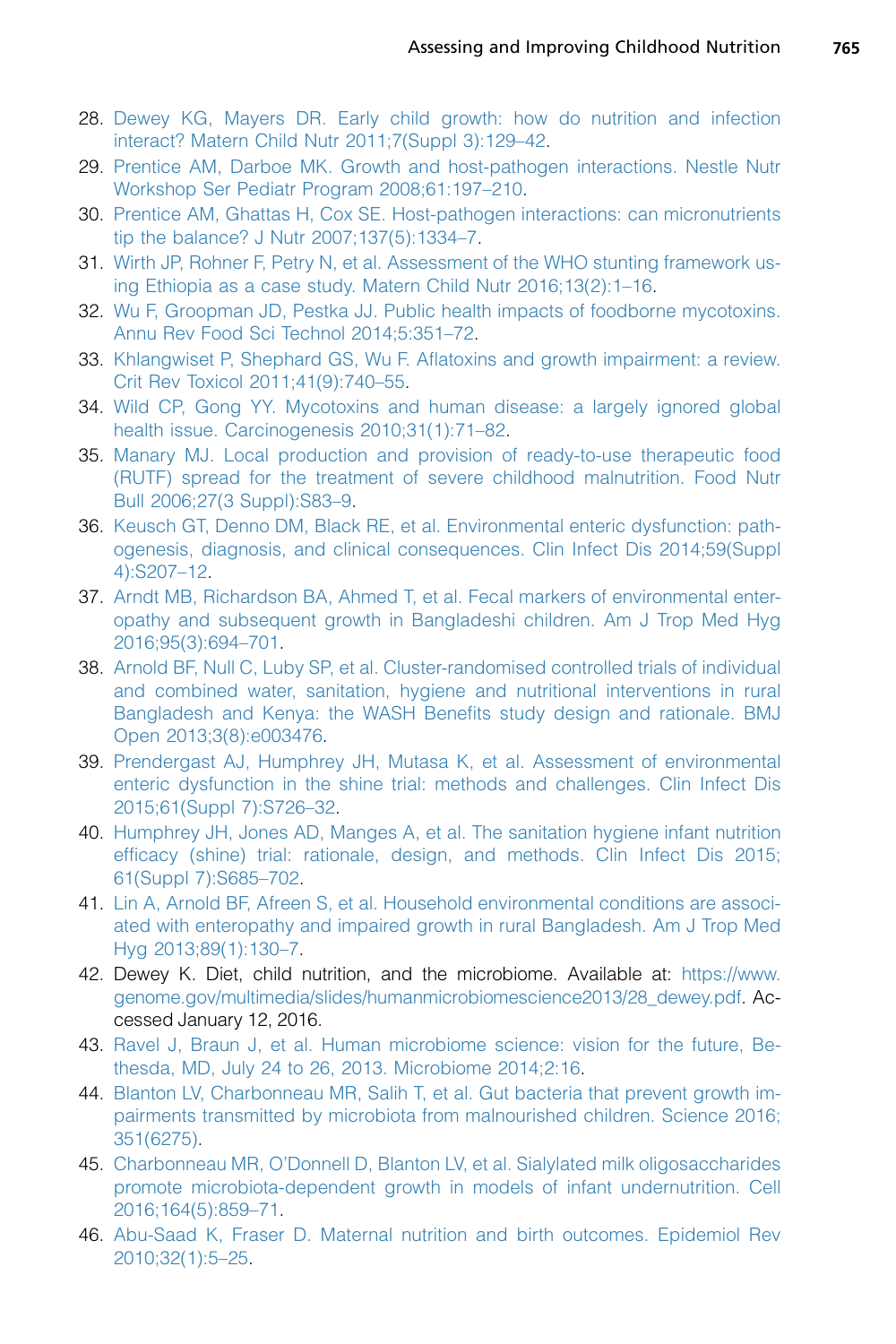- <span id="page-11-0"></span>47. [Surkan PJ, Kennedy CE, Hurley KM, et al. Maternal depression and early child](http://refhub.elsevier.com/S0031-3955(17)30033-0/sref46)[hood growth in developing countries: systematic review and meta-analysis. Bull](http://refhub.elsevier.com/S0031-3955(17)30033-0/sref46) [World Health Organ 2011;89\(8\):608–15.](http://refhub.elsevier.com/S0031-3955(17)30033-0/sref46)
- 48. [Wachs TD, Black MM, Engle PL. Maternal depression: a global threat to children's](http://refhub.elsevier.com/S0031-3955(17)30033-0/sref47) [health, development, and behavior and to human rights. Child Dev Perspect](http://refhub.elsevier.com/S0031-3955(17)30033-0/sref47) [2009;3\(1\):51–9](http://refhub.elsevier.com/S0031-3955(17)30033-0/sref47).
- 49. [Society CP. Maternal depression and child development. Paediatr Child Health](http://refhub.elsevier.com/S0031-3955(17)30033-0/sref48) [2004;9\(8\):575–98](http://refhub.elsevier.com/S0031-3955(17)30033-0/sref48).
- 50. Center for the Developing Child, Harvard University. Maternal depression can undermine the development of young children: working paper No. 8. 2009. Available at: [www.developingchild.harvard.edu](http://www.developingchild.harvard.edu). Accessed August 25, 2015.
- 51. [Popkin BM. Time allocation of the mother and child nutrition. Ecol Food Nutr 1980;](http://refhub.elsevier.com/S0031-3955(17)30033-0/sref50)  $9(1): 1 - 14.$
- 52. [Walters D, Horton S, Siregar AY, et al. The cost of not breastfeeding in Southeast](http://refhub.elsevier.com/S0031-3955(17)30033-0/sref51) [Asia. Health Policy Plan 2016;31\(8\):1107–16.](http://refhub.elsevier.com/S0031-3955(17)30033-0/sref51)
- 53. [Richter LM, Daelmans B, Lombardi J, et al. Investing in the foundation of sustain](http://refhub.elsevier.com/S0031-3955(17)30033-0/sref52)[able development: pathways to scale up for early childhood development. Lan](http://refhub.elsevier.com/S0031-3955(17)30033-0/sref52)[cet 2016;389\(10064\):103–18](http://refhub.elsevier.com/S0031-3955(17)30033-0/sref52).
- 54. [Dror DK, Allen LH. Effect of vitamin B12 deficiency on neurodevelopment in in](http://refhub.elsevier.com/S0031-3955(17)30033-0/sref53)[fants: current knowledge and possible mechanisms. Nutr Rev 2008;66\(5\):250–5.](http://refhub.elsevier.com/S0031-3955(17)30033-0/sref53)
- 55. [Knerr W, Gardner F, Cluver L. Improving positive parenting skills and reducing](http://refhub.elsevier.com/S0031-3955(17)30033-0/sref54) [harsh and abusive parenting in low- and middle-income countries: a systematic](http://refhub.elsevier.com/S0031-3955(17)30033-0/sref54) [review. Prev Sci 2013;14\(4\):352–63](http://refhub.elsevier.com/S0031-3955(17)30033-0/sref54).
- 56. [Yousafzai AK, Rasheed MA, Rizvi A, et al. Effect of integrated responsive stimu](http://refhub.elsevier.com/S0031-3955(17)30033-0/sref55)[lation and nutrition interventions in the Lady Health Worker programme in](http://refhub.elsevier.com/S0031-3955(17)30033-0/sref55) [Pakistan on child development, growth, and health outcomes: a cluster](http://refhub.elsevier.com/S0031-3955(17)30033-0/sref55)[randomised factorial effectiveness trial. Lancet 2014;384\(9950\):1282–93](http://refhub.elsevier.com/S0031-3955(17)30033-0/sref55).
- 57. [Singla DR, Kumbakumba E, Aboud FE. Effect of a parenting intervention to](http://refhub.elsevier.com/S0031-3955(17)30033-0/sref56) [address maternal psychological wellbeing and child development in rural](http://refhub.elsevier.com/S0031-3955(17)30033-0/sref56) [Uganda: a community-based, cluster-randomised trial. Lancet Glob Health](http://refhub.elsevier.com/S0031-3955(17)30033-0/sref56) [2015;3:458–69](http://refhub.elsevier.com/S0031-3955(17)30033-0/sref56).
- 58. [Shonkoff JP, Garner AS, Committee on Psychosocial Aspects of Child and Family](http://refhub.elsevier.com/S0031-3955(17)30033-0/sref57) [Health. The lifelong effects of early childhood adversity and toxic stress. Pediat](http://refhub.elsevier.com/S0031-3955(17)30033-0/sref57)[rics 2012;129\(1\):e232–46.](http://refhub.elsevier.com/S0031-3955(17)30033-0/sref57)
- 59. [Bhutta ZA, Das JK, Rizvi A, et al. Evidence-based interventions for improvement](http://refhub.elsevier.com/S0031-3955(17)30033-0/sref58) [of maternal and child nutrition: what can be done and at what cost? Lancet 2013;](http://refhub.elsevier.com/S0031-3955(17)30033-0/sref58) [382\(9890\):452–77.](http://refhub.elsevier.com/S0031-3955(17)30033-0/sref58)
- 60. [Victora CG, Barros FC, Assuncao MC, et al. Scaling up maternal nutrition pro](http://refhub.elsevier.com/S0031-3955(17)30033-0/sref59)[grams to improve birth outcomes: a review of implementation issues. Food](http://refhub.elsevier.com/S0031-3955(17)30033-0/sref59) [Nutr Bull 2012;33\(2 Suppl\):S6–26.](http://refhub.elsevier.com/S0031-3955(17)30033-0/sref59)
- 61. [Ruel MT, Alderman H, Maternal, Child Nutrition Study Group. Nutrition-sensitive](http://refhub.elsevier.com/S0031-3955(17)30033-0/sref60) [interventions and programmes: how can they help to accelerate progress in](http://refhub.elsevier.com/S0031-3955(17)30033-0/sref60) [improving maternal and child nutrition? Lancet 2013;382\(9891\):536–51.](http://refhub.elsevier.com/S0031-3955(17)30033-0/sref60)
- 62. [Perez-Escamilla R. Evidence based breast-feeding promotion: the Baby-Friendly](http://refhub.elsevier.com/S0031-3955(17)30033-0/sref61) [Hospital Initiative. J Nutr 2007;137\(2\):484–7.](http://refhub.elsevier.com/S0031-3955(17)30033-0/sref61)
- 63. [Bhutta ZA, Ahmed T, Black RE, et al. What works? Interventions for maternal and](http://refhub.elsevier.com/S0031-3955(17)30033-0/sref62) [child undernutrition and survival. Lancet 2008;371\(9610\):417–40.](http://refhub.elsevier.com/S0031-3955(17)30033-0/sref62)
- 64. [Gillespie S, Allen L. What works, and what really works. Public Health Nutr 2002;](http://refhub.elsevier.com/S0031-3955(17)30033-0/sref63) [5\(4\):513–4](http://refhub.elsevier.com/S0031-3955(17)30033-0/sref63).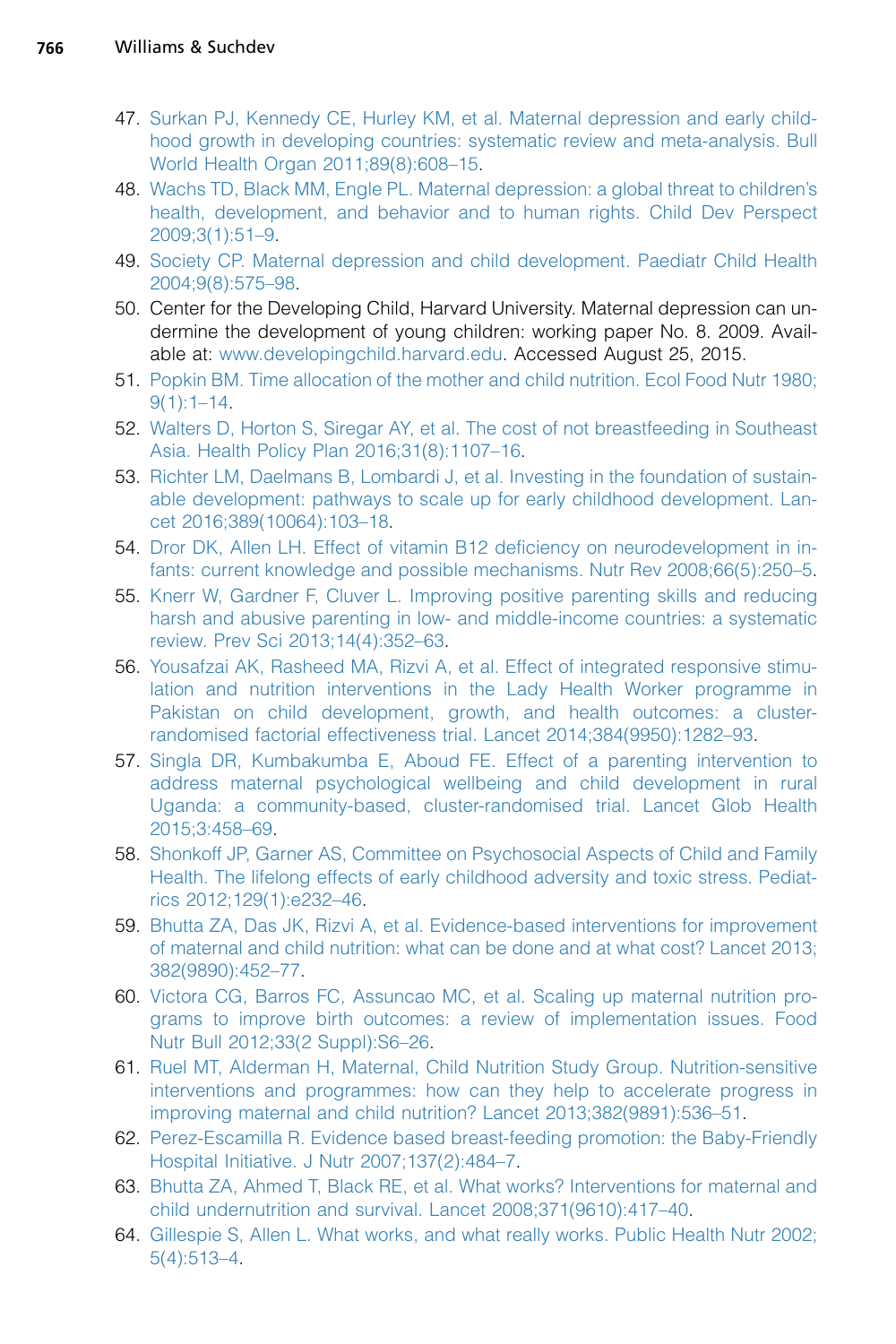- <span id="page-12-0"></span>65. [Ip S, Chung M, Raman G, et al. Breastfeeding and maternal and infant health out](http://refhub.elsevier.com/S0031-3955(17)30033-0/sref64)[comes in developed countries. Evid Rep Technol Assess \(Full Rep\) 2007;\(153\):](http://refhub.elsevier.com/S0031-3955(17)30033-0/sref64) [1530–4396.](http://refhub.elsevier.com/S0031-3955(17)30033-0/sref64)
- 66. [Brenna JT, Varamini B, Jensen RG, et al. Docosahexaenoic and arachidonic acid](http://refhub.elsevier.com/S0031-3955(17)30033-0/sref65) [concentrations in human breast milk worldwide. Am J Clin Nutr 2007;85\(6\):](http://refhub.elsevier.com/S0031-3955(17)30033-0/sref65) [1457–64.](http://refhub.elsevier.com/S0031-3955(17)30033-0/sref65)
- 67. [Yuhas R, Pramuk K, Lien EL. Human milk fatty acid composition from nine coun](http://refhub.elsevier.com/S0031-3955(17)30033-0/sref66)[tries varies most in DHA. Lipids 2006;41\(9\):851–8](http://refhub.elsevier.com/S0031-3955(17)30033-0/sref66).
- 68. [Molloy C, Doyle LW, Makrides M, et al. Docosahexaenoic acid and visual func](http://refhub.elsevier.com/S0031-3955(17)30033-0/sref67)[tioning in preterm infants: a review. Neuropsychol Rev 2012;22\(4\):425–37](http://refhub.elsevier.com/S0031-3955(17)30033-0/sref67).
- 69. [Lutter CK, Iannotti L, Creed-Kanashiro H, et al. Key principles to improve pro](http://refhub.elsevier.com/S0031-3955(17)30033-0/sref68)[grammes and interventions in complementary feeding. Matern Child Nutr 2013;](http://refhub.elsevier.com/S0031-3955(17)30033-0/sref68) [9\(Suppl 2\):101–15.](http://refhub.elsevier.com/S0031-3955(17)30033-0/sref68)
- 70. [Stewart CP, Iannotti L, Dewey KG, et al. Contextualising complementary feeding](http://refhub.elsevier.com/S0031-3955(17)30033-0/sref69) [in a broader framework for stunting prevention. Matern Child Nutr 2013;9\(Suppl](http://refhub.elsevier.com/S0031-3955(17)30033-0/sref69) [2\):27–45.](http://refhub.elsevier.com/S0031-3955(17)30033-0/sref69)
- 71. [Singhal A. The role of infant nutrition in the global epidemic of non-communicable](http://refhub.elsevier.com/S0031-3955(17)30033-0/sref70) [disease. Proc Nutr Soc 2016;75\(2\):162–8](http://refhub.elsevier.com/S0031-3955(17)30033-0/sref70).
- 72. [Christian P, Stewart CP. Maternal micronutrient deficiency, fetal development, and](http://refhub.elsevier.com/S0031-3955(17)30033-0/sref71) [the risk of chronic disease. J Nutr 2010;140\(3\):437–45](http://refhub.elsevier.com/S0031-3955(17)30033-0/sref71).
- 73. [Christian P. Micronutrients, birth weight, and survival. Annu Rev Nutr 2010;30:](http://refhub.elsevier.com/S0031-3955(17)30033-0/sref72) [83–104.](http://refhub.elsevier.com/S0031-3955(17)30033-0/sref72)
- 74. [Dominguez-Salas P, Moore SE, Baker MS, et al. Maternal nutrition at conception](http://refhub.elsevier.com/S0031-3955(17)30033-0/sref73) [modulates DNA methylation of human metastable epialleles. Nat Commun 2014;](http://refhub.elsevier.com/S0031-3955(17)30033-0/sref73) [5:3746](http://refhub.elsevier.com/S0031-3955(17)30033-0/sref73).
- 75. [Allen LH. B vitamins in breast milk: relative importance of maternal status and](http://refhub.elsevier.com/S0031-3955(17)30033-0/sref74) [intake, and effects on infant status and function. Adv Nutr 2012;3\(3\):362–9](http://refhub.elsevier.com/S0031-3955(17)30033-0/sref74).
- 76. [Nguyen PH, Avula R, Ruel MT, et al. Maternal and child dietary diversity are asso](http://refhub.elsevier.com/S0031-3955(17)30033-0/sref75)[ciated in Bangladesh, Vietnam, and Ethiopia. J Nutr 2013;143\(7\):1176–83](http://refhub.elsevier.com/S0031-3955(17)30033-0/sref75).
- 77. [Hoddinott JRM, Torero M. Investments to reduce hunger and undernutrition.](http://refhub.elsevier.com/S0031-3955(17)30033-0/sref76) [Cambridge \(United Kingdom\): Cambridge University Press; 2013](http://refhub.elsevier.com/S0031-3955(17)30033-0/sref76).
- 78. [Lobstein T, Jackson-Leach R, Moodie ML, et al. Child and adolescent obesity:](http://refhub.elsevier.com/S0031-3955(17)30033-0/sref77) [part of a bigger picture. Lancet 2015;385\(9986\):2510–20.](http://refhub.elsevier.com/S0031-3955(17)30033-0/sref77)
- 79. [Gu X, Tucker KL. Dietary quality of the US child and adolescent population:](http://refhub.elsevier.com/S0031-3955(17)30033-0/sref78) [trends from 1999 to 2012 and associations with the use of federal nutrition assis](http://refhub.elsevier.com/S0031-3955(17)30033-0/sref78)[tance programs. Am J Clin Nutr 2016;105\(1\):194–202](http://refhub.elsevier.com/S0031-3955(17)30033-0/sref78).
- 80. [Haider BA, Bhutta ZA. Multiple-micronutrient supplementation for women during](http://refhub.elsevier.com/S0031-3955(17)30033-0/sref80) [pregnancy. Cochrane Database Syst Rev 2012;11:CD004905](http://refhub.elsevier.com/S0031-3955(17)30033-0/sref80).
- 81. Fernández-Gaxiola AC, De-Regil LM. Intermittent iron supplementation for [reducing anaemia and its associated impairments in menstruating women. Co](http://refhub.elsevier.com/S0031-3955(17)30033-0/sref81)[chrane Database Syst Rev 2011;\(12\):CD009218.](http://refhub.elsevier.com/S0031-3955(17)30033-0/sref81)
- 82. Peña-Rosas JP, De-Regil LM, Dowswell T, et al. Daily oral iron supplementation [during pregnancy. Cochrane Database Syst Rev 2012;\(12\):CD004736](http://refhub.elsevier.com/S0031-3955(17)30033-0/sref82).
- 83. [Imdad A, Bhutta ZA. Effects of calcium supplementation during pregnancy on](http://refhub.elsevier.com/S0031-3955(17)30033-0/sref83) [maternal, fetal and birth outcomes. Paediatr Perinat Epidemiol 2012;26\(Suppl](http://refhub.elsevier.com/S0031-3955(17)30033-0/sref83) [1\):138–52](http://refhub.elsevier.com/S0031-3955(17)30033-0/sref83).
- 84. [Zimmermann MB. The effects of iodine deficiency in pregnancy and infancy. Pae](http://refhub.elsevier.com/S0031-3955(17)30033-0/sref84)[diatr Perinat Epidemiol 2012;26\(Suppl 1\):108–17.](http://refhub.elsevier.com/S0031-3955(17)30033-0/sref84)
- 85. [Debes AK, Kohli A, Walker N, et al. Time to initiation of breastfeeding and](http://refhub.elsevier.com/S0031-3955(17)30033-0/sref85) [neonatal mortality and morbidity: a systematic review. BMC Public Health 2013;](http://refhub.elsevier.com/S0031-3955(17)30033-0/sref85) [13\(Suppl 3\):S19.](http://refhub.elsevier.com/S0031-3955(17)30033-0/sref85)